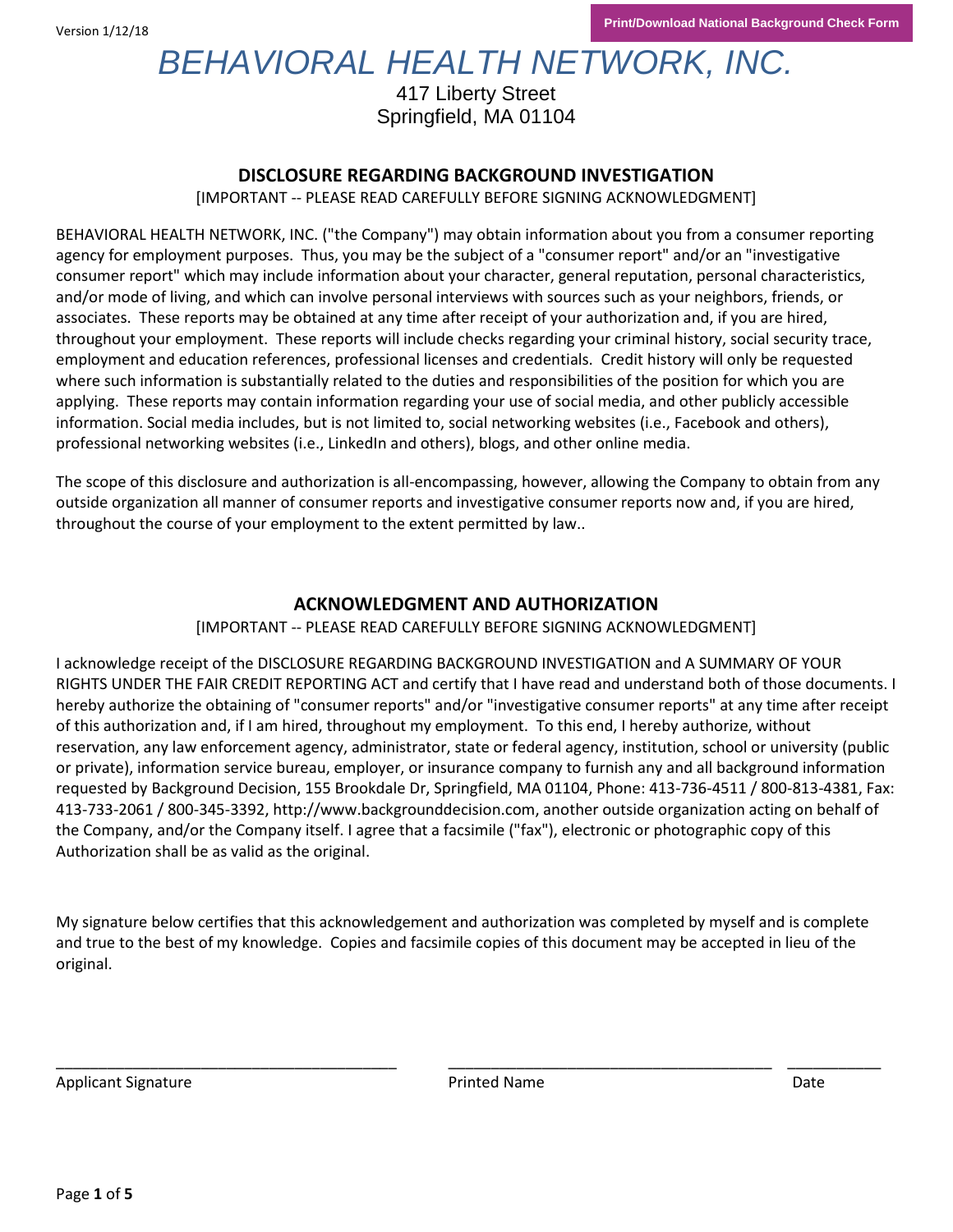### APPLICANT INFORMATION

| Social Security #*      | Date of Birth** | Driver's License # |     | <b>State</b> | <b>Email Address</b>         |
|-------------------------|-----------------|--------------------|-----|--------------|------------------------------|
|                         |                 |                    |     |              | $\overline{\phantom{0}}$     |
| <b>Current Address</b>  | City            | State              | Zip |              | Residence Dates: (From - To) |
|                         |                 |                    |     |              | $\blacksquare$               |
| <b>Previous Address</b> | City            | State              | Zip |              | Residence Dates: (From - To) |

\_\_\_\_\_\_\_\_\_\_\_\_\_\_\_\_\_\_\_\_\_\_\_\_\_\_\_\_\_\_\_\_\_\_\_\_\_\_\_\_\_\_\_\_\_\_\_\_\_\_\_\_\_\_\_\_\_\_\_\_\_\_\_\_\_\_\_\_\_\_\_\_\_\_\_\_\_\_\_\_\_\_\_\_\_\_\_\_\_\_\_\_\_\_ Please list alias names you have used in the past seven years here. *(May include maiden names, former legal names, etc)* 

*\* Date of Birth & Social Security Number are being requested in order to obtain accurate retrieval of records.* 

*For a copy of our privacy policy, please visi[t http://www.strategicinfo.com/pubs/sir\\_privacy\\_statement.pdf](http://www.strategicinfo.com/pubs/sir_privacy_statement.pdf)*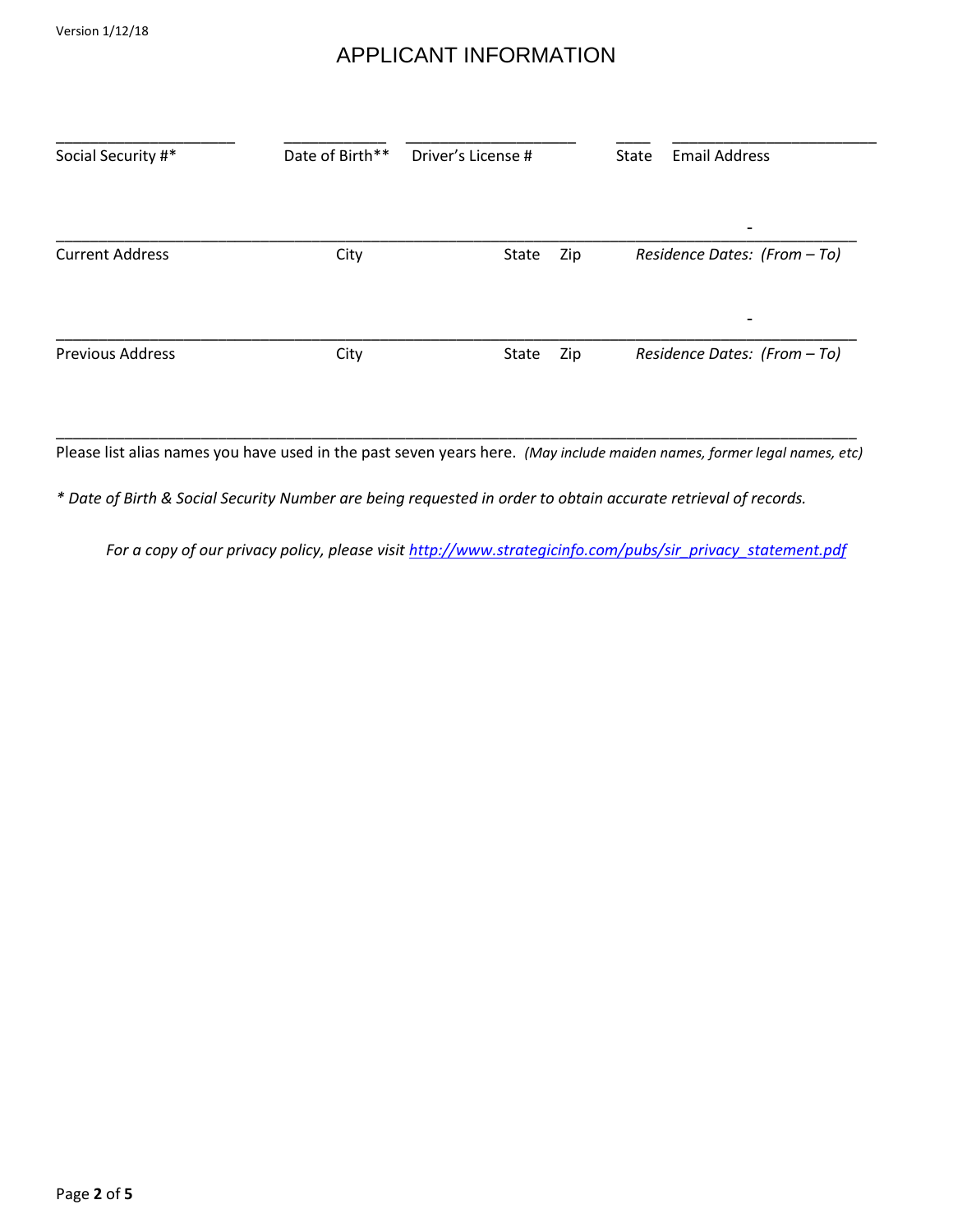## *NATURE & SCOPE DISCLOSURE*

### [IMPORTANT – PLEASE READ CAREFULLY BEFORE SIGNING ACKNOWLEDGMENT]

You have the right, upon written request made within a reasonable time after receipt of this notice, to request disclosure of the nature and scope of any investigative consumer report and to request a copy of your report. Please be advised that the nature and scope of the most common form of investigative consumer report obtained with regard to applicants for employment is an investigation into your education and/or employment history conducted by Background Decision, 155 Brookdale Dr, Springfield, MA 01104, Phone: 413-736-4511 / 800-813-4381, Fax: 413-733-2061 / 800-345- 3392, http://www.backgrounddecision.com, or another outside organization.

Applicant Signature **Date Community** Printed Name **Printed Name** Date **Date** Date

\_\_\_\_\_\_\_\_\_\_\_\_\_\_\_\_\_\_\_\_\_\_\_\_\_\_\_\_\_\_\_\_\_\_\_\_\_\_\_\_ \_\_\_\_\_\_\_\_\_\_\_\_\_\_\_\_\_\_\_\_\_\_\_\_\_\_\_\_\_\_\_\_\_\_\_\_\_\_ \_\_\_\_\_\_\_\_\_\_\_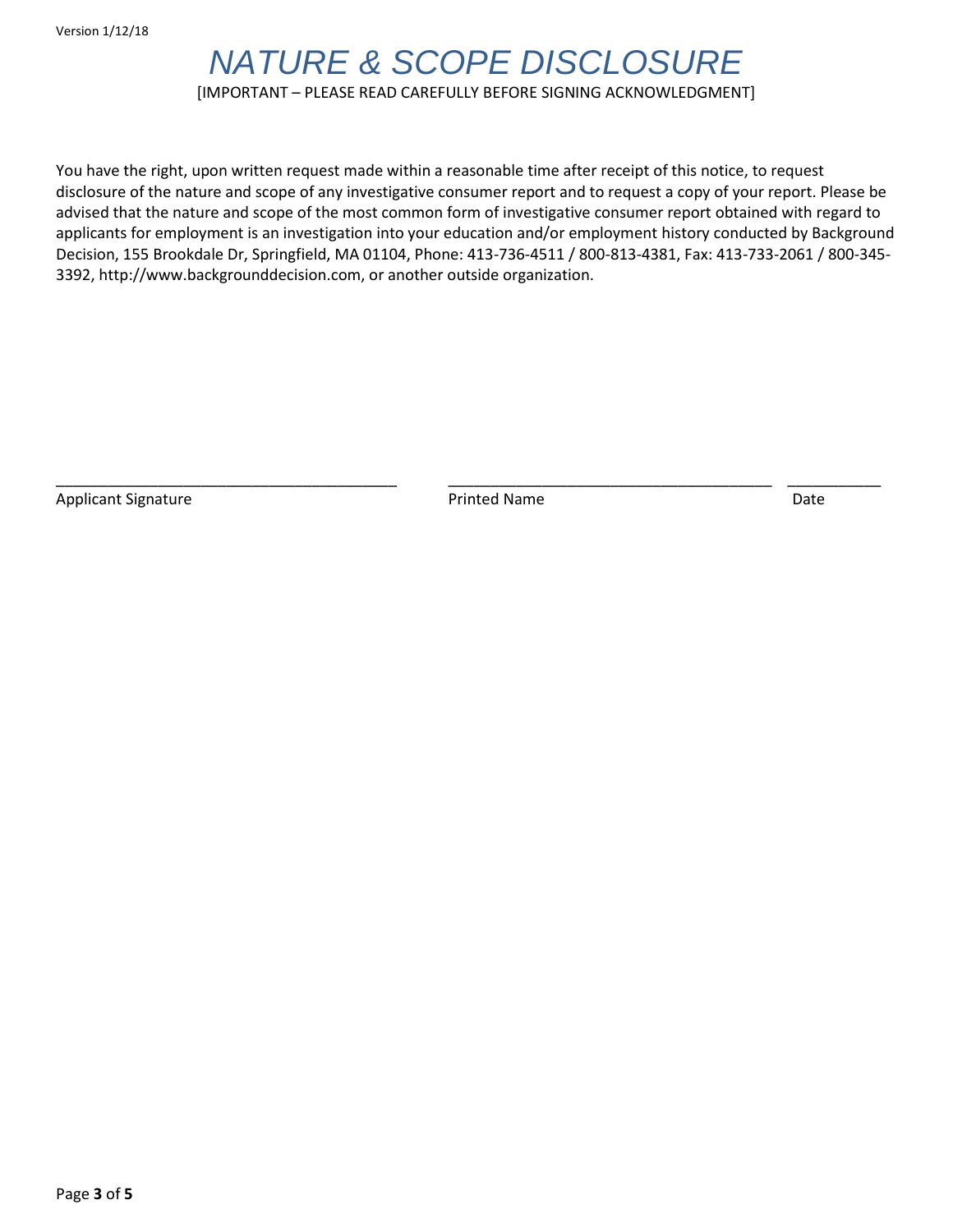#### *Para información en español, visite [www.consumerfinance.gov/learnmore](http://www.consumerfinance.gov/learnmore) o escribe a la Consumer Financial Protection Bureau, 1700 G Street N.W., Washington, DC 20552*

### *A Summary of Your Rights Under the Fair Credit Reporting Act*

The federal Fair Credit Reporting Act (FCRA) promotes the accuracy, fairness, and privacy of information in the files of consumer reporting agencies. There are many types of consumer reporting agencies, including credit bureaus and specialty agencies (such as agencies that sell information about check writing histories, medical records, and rental history records). Here is a summary of your major rights under the FCRA. **For more information, including information about additional rights, go to** [www.consumerfinance.gov/learnmore](http://www.consumerfinance.gov/learnmore) **or write to: Consumer Financial Protection Bureau, 1700 G Street N.W., Washington, DC 20552.** 

- **You must be told if information in your file has been used against you.** Anyone who uses a credit report or another type of consumer report to deny your application for credit, insurance, or employment – or to take another adverse action against you – must tell you, and must give you the name, address, and phone number of the agency that provided the information.
- **You have the right to know what is in your file.** You may request and obtain all the information about you in the files of a consumer-reporting agency (your "file disclosure"). You will be required to provide proper identification, which may include your Social Security number. In many cases, the disclosure will be free. You are entitled to a free file disclosure if:
	- a person has taken adverse action against you because of information in your credit report;
	- you are the victim of identity theft and place a fraud alert in your file;
	- your file contains inaccurate information as a result of fraud;
	- you are on public assistance;
	- you are unemployed but expect to apply for employment within 60 days. In addition, all consumers will be entitled to one free disclosure every 12 months upon request from each nationwide credit bureau and from nationwide specialty consumer reporting agencies. See [www.consumerfinance.gov/learnmore](http://www.consumerfinance.gov/learnmore) for additional information.
- **You have the right to ask for a credit score.** Credit scores are numerical summaries of your credit-worthiness based on information from credit bureaus. You may request a credit score from consumer reporting agencies that create scores or distribute scores used in residential real property loans, but you will have to pay for it. In some mortgage transactions, you will receive credit score information for free from the mortgage lender.
- You have the right to dispute incomplete or inaccurate information. If you identify information in your file that is incomplete or inaccurate, and report it to the consumer-reporting agency, the agency must investigate unless your dispute is frivolous. See [www.consumerfinance.gov/learnmore](http://www.consumerfinance.gov/learnmore) for an explanation of dispute procedures.
- **Consumer reporting agencies must correct or delete inaccurate, incomplete, or unverifiable information.**  Inaccurate, incomplete or unverifiable information must be removed or corrected, usually within 30 days. However, a consumer reporting agency may continue to report information it has verified as accurate.
- **Consumer reporting agencies may not report outdated negative information.** In most cases, a consumer-reporting agency may not report negative information that is more than seven years old, or bankruptcies that are more than 10 years old.
- **Access to your file is limited.** A consumer-reporting agency may provide information about you only to people with a valid need -- usually to consider an application with a creditor, insurer, employer, landlord, or other business. The FCRA specifies those with a valid need for access.
- **You must give your consent for reports to be provided to employers.** A consumer-reporting agency may not give out information about you to your employer, or a potential employer, without your written consent given to the employer. Written consent generally is not required in the trucking industry. For more information, go to [www.consumerfinance.gov/learnmore.](http://www.consumerfinance.gov/learnmore)
- **You may limit "prescreened" offers of credit and insurance you get based on information in your credit report.**  Unsolicited "prescreened" offers for credit and insurance must include a toll-free phone number you can call if you choose to remove your name and address from the lists these offers are based on. You may opt-out with the nationwide credit bureaus at 1-888-567-8688.